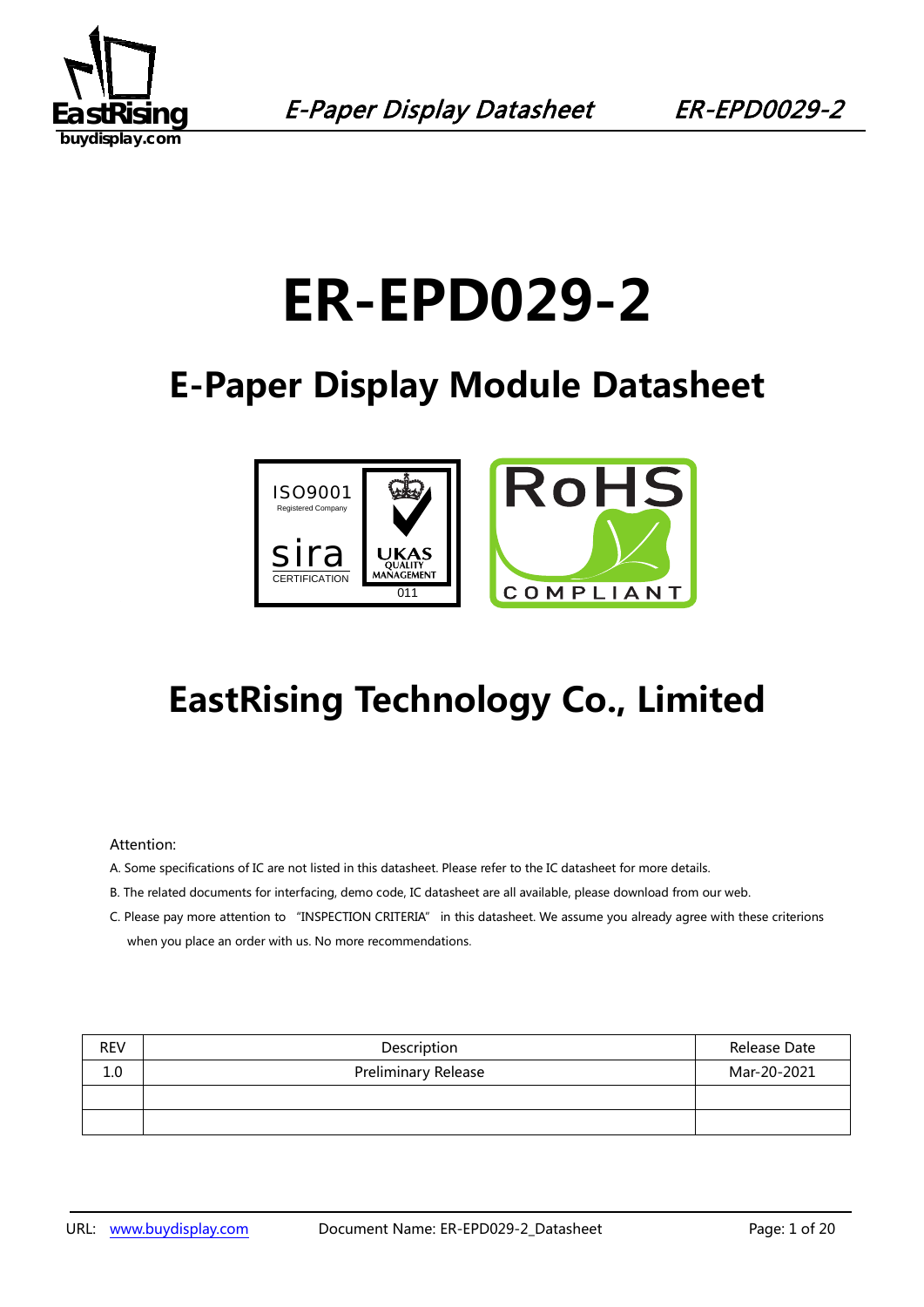

## **CONTENTS**

|  | - 04<br>04                 |
|--|----------------------------|
|  | 05                         |
|  | 05                         |
|  | -06                        |
|  | 06                         |
|  | 07                         |
|  | 07<br>08                   |
|  | 09                         |
|  | 09<br>09<br>09<br>13       |
|  |                            |
|  | -15<br>-16<br>- 16<br>- 16 |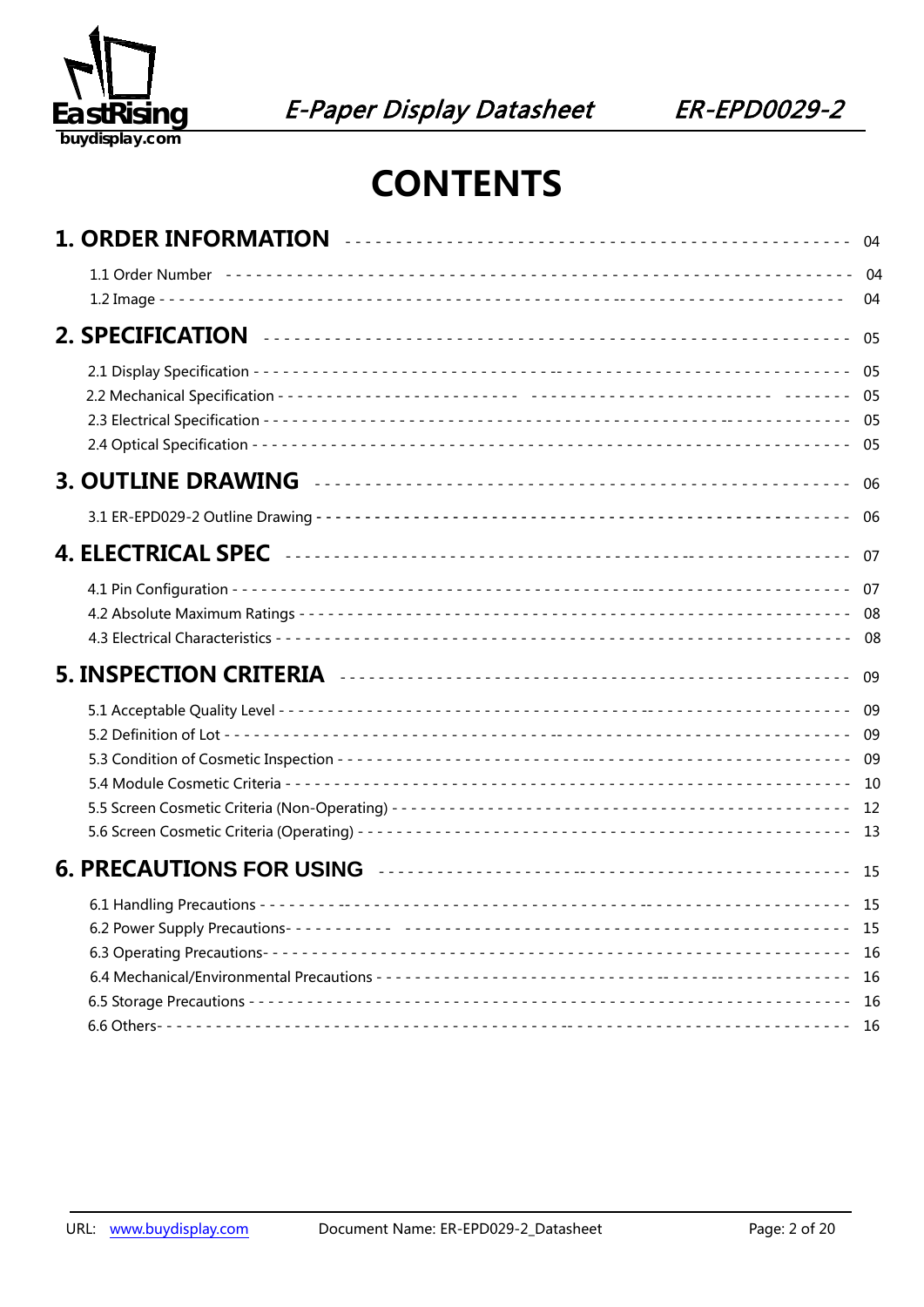

| 17 |
|----|
|    |
|    |
| 18 |
| 19 |
|    |
|    |
|    |
| 20 |
|    |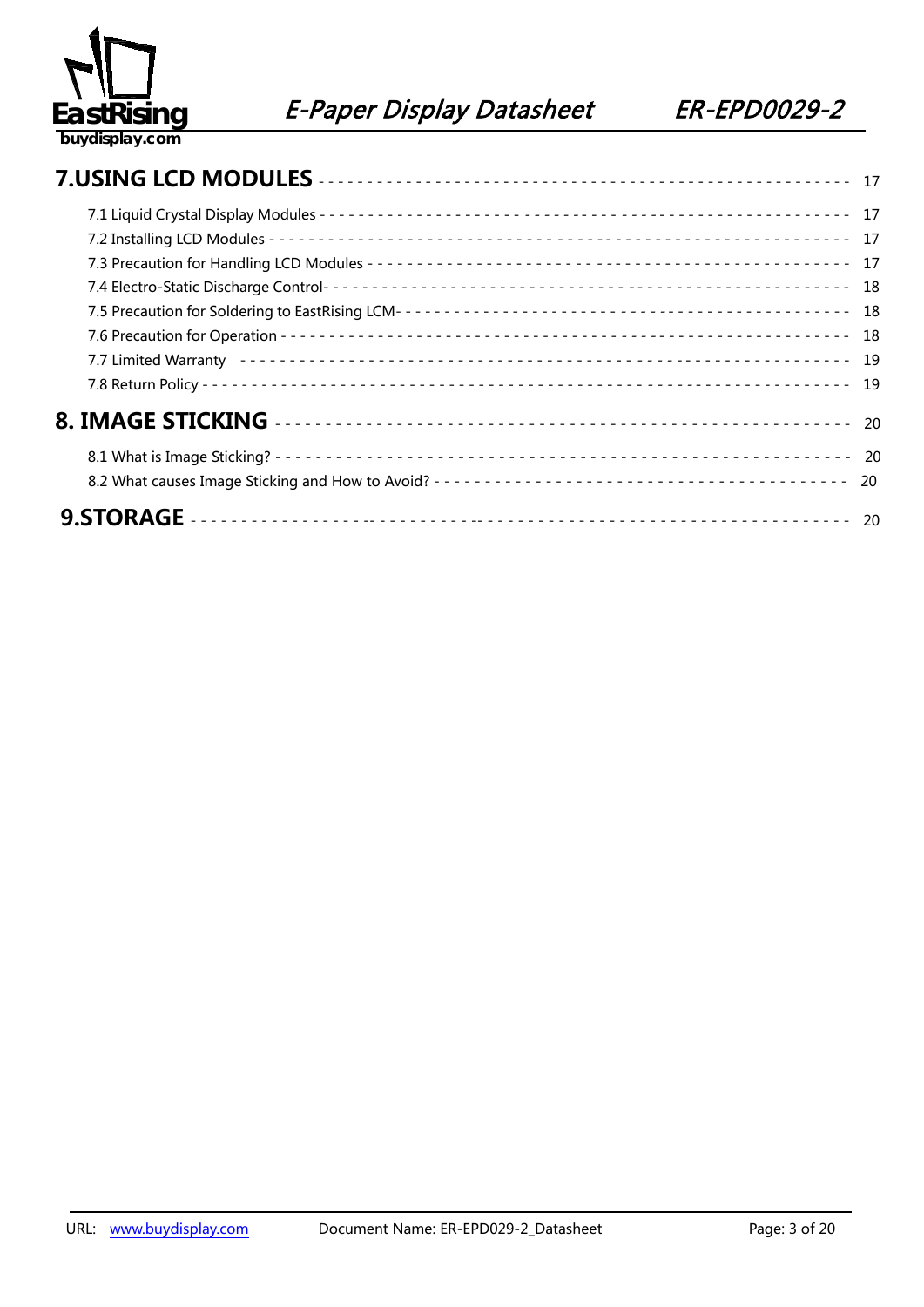

**1. ORDERING INFORMATION**

### 1.1 Order Number

| <b>Order Number</b> | <b>Description</b>                                             |
|---------------------|----------------------------------------------------------------|
| ER-EPD029-1B        | 2.9 inch E-Paper (E-ink) Display with White/Black Color        |
| $ER-EPD029-2R$      | 2.9 inch E-Paper (E-ink) Display with Red/White/Black Color    |
| ER-EPD029-1Y        | 2.9 inch E-Paper (E-ink) Display with Yellow/White/Black Color |
| ER-EPD029-2-5070    | 2.9 inch E-Paper (E-ink) Display with Arduino Shield           |
| ER-EPD029-2-5103    | 2.9 inch E-Paper (E-ink) Display with Raspberry Pi HAT         |

1.2 Image



ER-EPD029-1B ↓ ER-EPD029-2R ↓ ER-EPD029-1Y ↓



ER-EPD029-1B-5070 ↓ ER-EPD029-2R-5070 ↓ ER-EPD029-1Y-5070 ↓

Nike Shoes<br>buydisplay.com

20.

40% OFF





ER-EPD029-1B-5103 ↓ ER-EPD029-2R-5103 ↓ ER-EPD029-1Y-5103 ↓



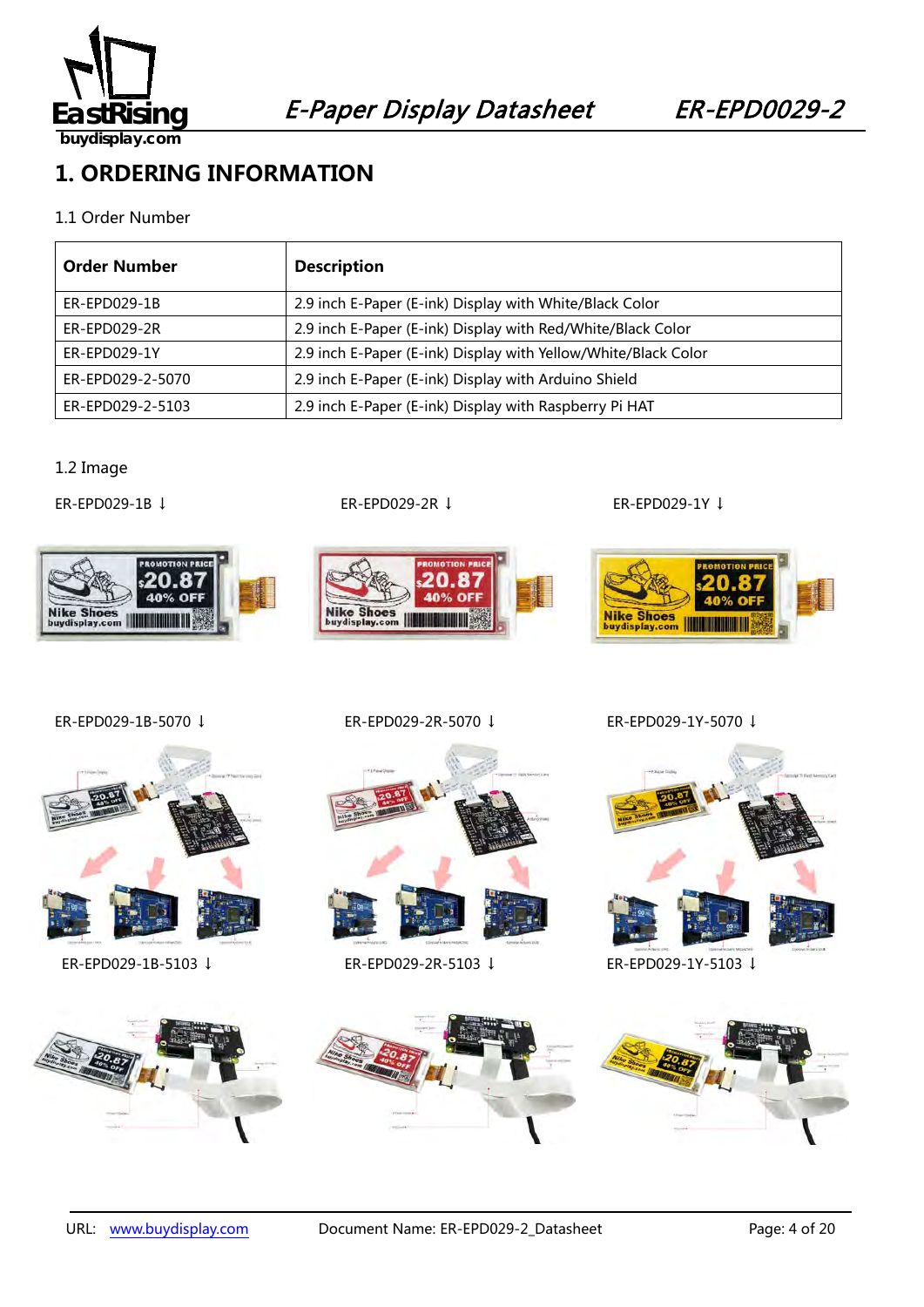

### **2. SPECIFICATION**

### 2.1 Display Specification

| Item                         | <b>Standard Value</b>                                | <b>Unit</b>  |             |  |
|------------------------------|------------------------------------------------------|--------------|-------------|--|
| Display Format               | 128 x296                                             |              | Pixels      |  |
| <b>Display Connector</b>     | FFC.                                                 |              | $- -$       |  |
| <b>FPC Connector</b>         | 24 Pin, 0.5mm Pitch, SMD Horizontal Type Top contact |              | $- -$       |  |
|                              | ER-EPD029-1B                                         | $0 \sim 50$  |             |  |
| <b>Operating Temperature</b> | ER-EPD029-2R                                         | $0 \sim 40$  | °C          |  |
|                              | ER-EPD029-1Y                                         | $0 \sim 30$  |             |  |
|                              | ER-EPD029-1B                                         | $-0 \sim 40$ | °C          |  |
| Storage Temperature          | ER-EPD029-2R                                         | $-0 \sim 40$ |             |  |
|                              | ER-EPD029-1Y                                         | $-0 \sim 40$ |             |  |
|                              | ER-EPD029-1B                                         | 45 to 70%    |             |  |
| Humidity                     | ER-EPD029-2R                                         | 45 to 70%    | $^{\circ}C$ |  |
|                              | ER-EPD029-1Y                                         | 45 to 70%    |             |  |
| Sunlight Readable            | Yes                                                  |              | $- -$       |  |

### 2.2 Mechanical Specification

| Item                              | <b>Standard Value</b>                | Unit |
|-----------------------------------|--------------------------------------|------|
| Screen Size                       | 2.9                                  | inch |
| Outline Dimension with FPC Folded | 36.70 (W) x 79.00 (H) x 0.95(T)(MAX) | mm   |
| Active Area                       | 29.06 (W) x 66.90 (H)                | mm   |
| Dot Pitch                         | $0.227 \times 0.226$                 | mm   |

### 2.3 Electrical Specification

| Item       | <b>Standard Value</b> | Unit  |
|------------|-----------------------|-------|
| IC Package | COG                   | $- -$ |
| Controller | SSD1680               | $- -$ |
| Interface  | 3/4 Wire SPI          | $- -$ |

### 2.4 Optical Specification

| Item                                                     | <b>Standard Value</b>           | Unit  |
|----------------------------------------------------------|---------------------------------|-------|
| LCD Type                                                 | E-Ink Display (E-Paper Display) | $- -$ |
| Left:85, Right:85, Up:85, Down:85<br>Viewing Angle Range |                                 | deg   |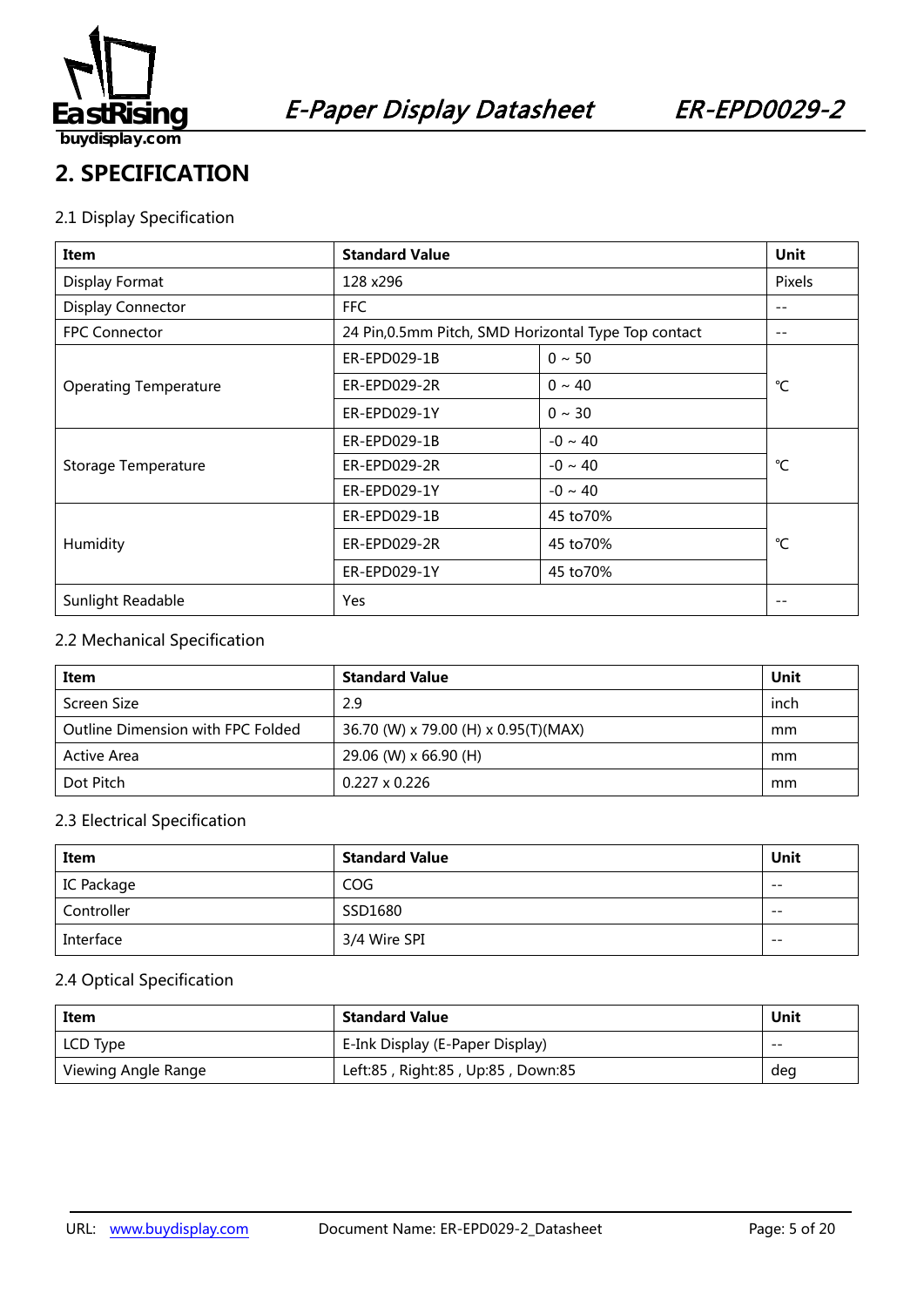

### **3. OUTLINE DRAWING**

### 3.1 ER-EPD029-2 Outline Drawing

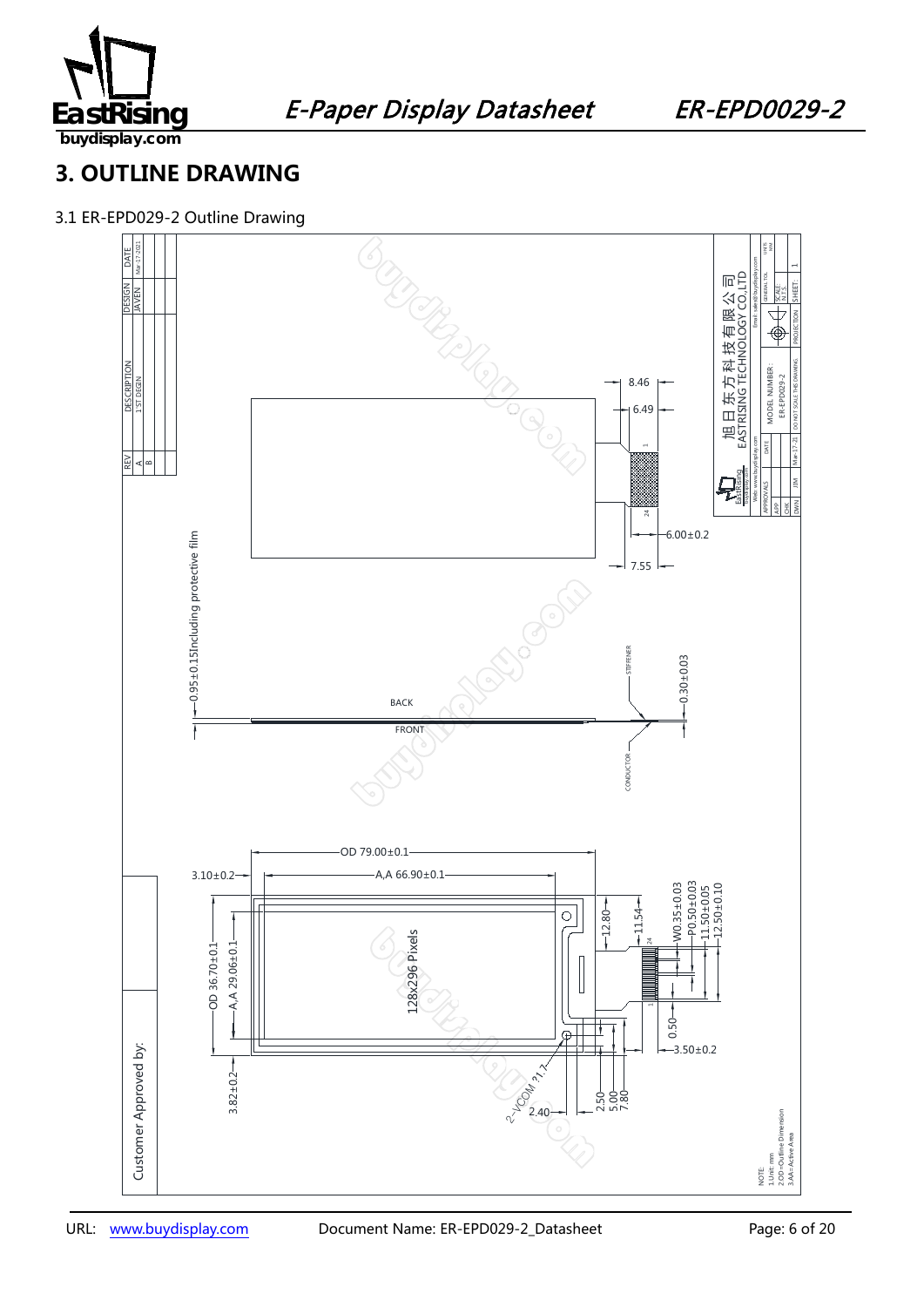

### **4. ELECTRICAL SPEC**

### 4.1 Pin Configuration

| Pin No         | <b>Pin Name</b>  | <b>Descriptions</b>                                              |
|----------------|------------------|------------------------------------------------------------------|
| 1              | <b>NC</b>        | No Connection and Don't Connect with other NC Pins               |
| $\overline{2}$ | <b>GDR</b>       | N-Channel MOSFET Gate Drive Control                              |
| 3              | <b>RESE</b>      | Current Sense Input for the Control Loop                         |
| 4              | <b>NC</b>        | No Connection and Don't Connect with other NC Pins               |
| 5              | VSH <sub>2</sub> | Positive Source Driving Voltage                                  |
| 6              | <b>TSCL</b>      | I2C Interface to Digital Temperature Sensor Clock Pin            |
| $\overline{7}$ | <b>TSDA</b>      | I2C Interface to Digital Temperature Sensor Date Pin             |
| 8              | BSI              | <b>Bus Selection Pin</b>                                         |
| 9              | <b>BUSY</b>      | <b>Busy State Output Pin</b>                                     |
| 10             | RES#             | Reset                                                            |
| 11             | D/C#             | Data/Command Control Pin                                         |
| 12             | CS#              | Chip Select Input Pin                                            |
| 13             | SCL              | Serial Clock Pin (SPI)                                           |
| 14             | <b>SDA</b>       | Serial Data Pin (SPI)                                            |
| 15             | <b>VDDIO</b>     | Power for interface Logic Pins                                   |
| 16             | <b>VCI</b>       | Power Supply Pin for the Chip                                    |
| 17             | <b>VSS</b>       | Ground                                                           |
| 18             | <b>VDD</b>       | Core Logic Power Pin                                             |
| 19             | <b>VPP</b>       | Power Supply for OTP Programming                                 |
| 20             | VSH1             | Power Supply Pin for Positive Gate Driving Voltage and VSH       |
| 21             | <b>VGH</b>       | Positive Gate Driving Voltage                                    |
| 22             | <b>VSL</b>       | <b>Negative Source Driving Voltage</b>                           |
| 23             | VGL              | Power Supply Pin for Negative Gate Driving Voltage, VCOM and VSL |
| 24             | <b>VCOM</b>      | <b>VCOM Driving Voltage</b>                                      |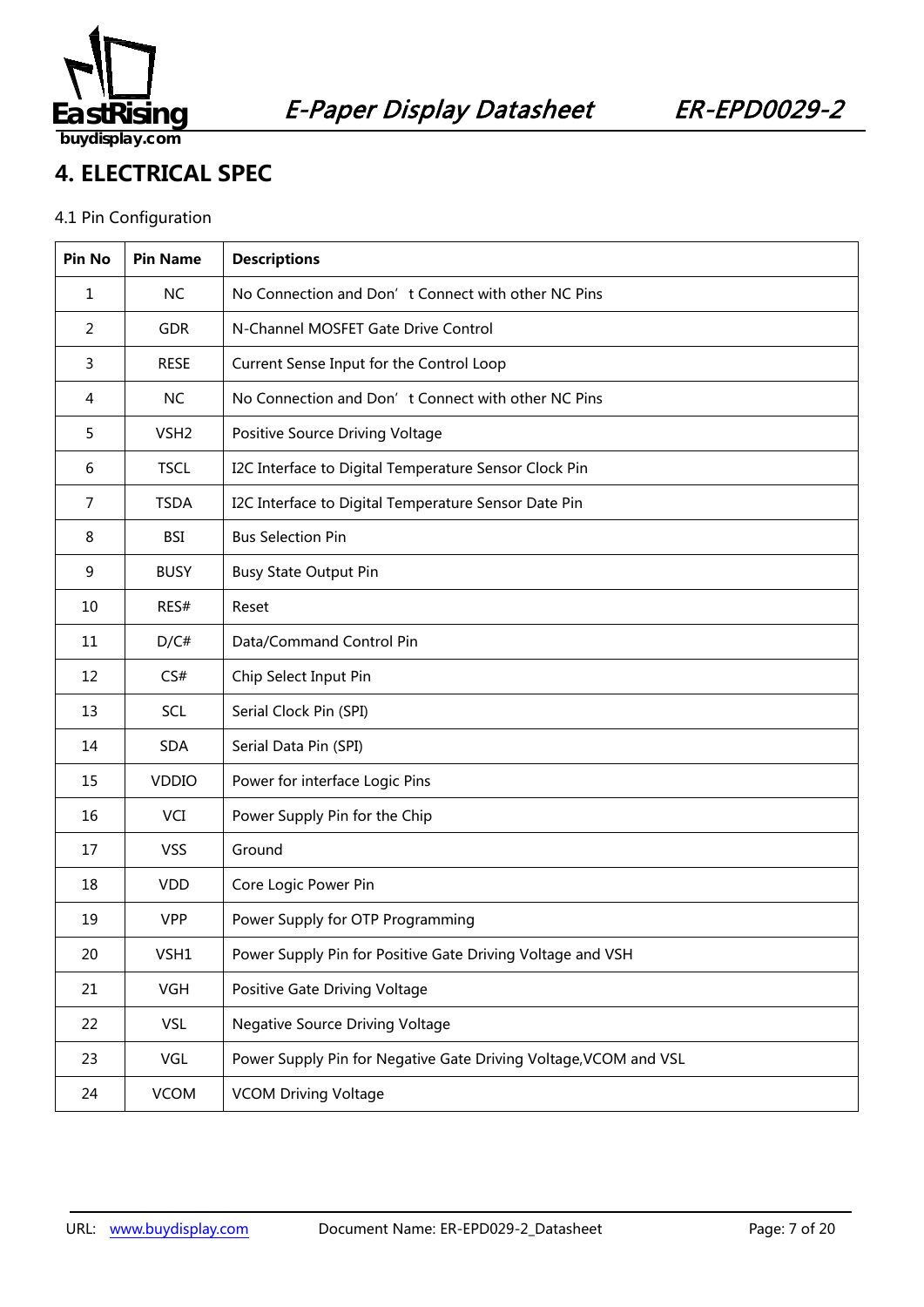

### 4.2 Absolute Maximum Ratings

| Item                 | Symbol      | Min.   | Typ.                     | Max.         | Unit |
|----------------------|-------------|--------|--------------------------|--------------|------|
| Logic Supply Voltage | VCI         | $-0.5$ | $\overline{\phantom{0}}$ | $+4.0$       |      |
| Logic Input Voltage  | VIN         | $-0.5$ | $\overline{\phantom{0}}$ | $VDDIO+0.5$  |      |
| Logic Output Voltage | <b>VOUT</b> | $-0.5$ | $\overline{\phantom{0}}$ | $VDDIO+0.5$  |      |
| Humidity             | RН          |        |                          | 90%(Max60°C) | RH   |

### 4.3 Electrical Characteristics

| Item                         | Symbol           | Condition        | Min.     | Typ.                     | Max.                     | Unit |
|------------------------------|------------------|------------------|----------|--------------------------|--------------------------|------|
| <b>VCI Operation Voltage</b> | VCI              | VCI              | 2.5      |                          | 3.7                      | v    |
| Logic Input Voltage          | <b>VDDIO</b>     | <b>VDDIO</b>     |          | 3.0                      |                          |      |
| Input Voltage'H'Level        | VIH              | SDA, SCL, CS#,   | 0.8VDDIO | $\overline{\phantom{0}}$ | $\overline{\phantom{0}}$ | v    |
|                              |                  | D/C#, RES#, BS1, |          |                          | 0.2VDDIO                 | V    |
| Input Voltage'L'Level        | VIL              | M/S#,EXTVDD,CL   |          |                          |                          |      |
| Output Voltage'H'Level       | <b>VOH</b>       | SDA, BUSY, TSDA  | 0.9VDDIO | $\overline{\phantom{0}}$ |                          | V    |
| Output Voltage'L'Level       | <b>VCL</b>       |                  |          |                          | 0.1VDDIO                 | V    |
| Image Update Current         | I UPDATE         |                  |          | 3                        | $\overline{\phantom{0}}$ | mA   |
| <b>Standby Panel Current</b> | <b>I STANDBY</b> |                  |          |                          | 3                        | uA   |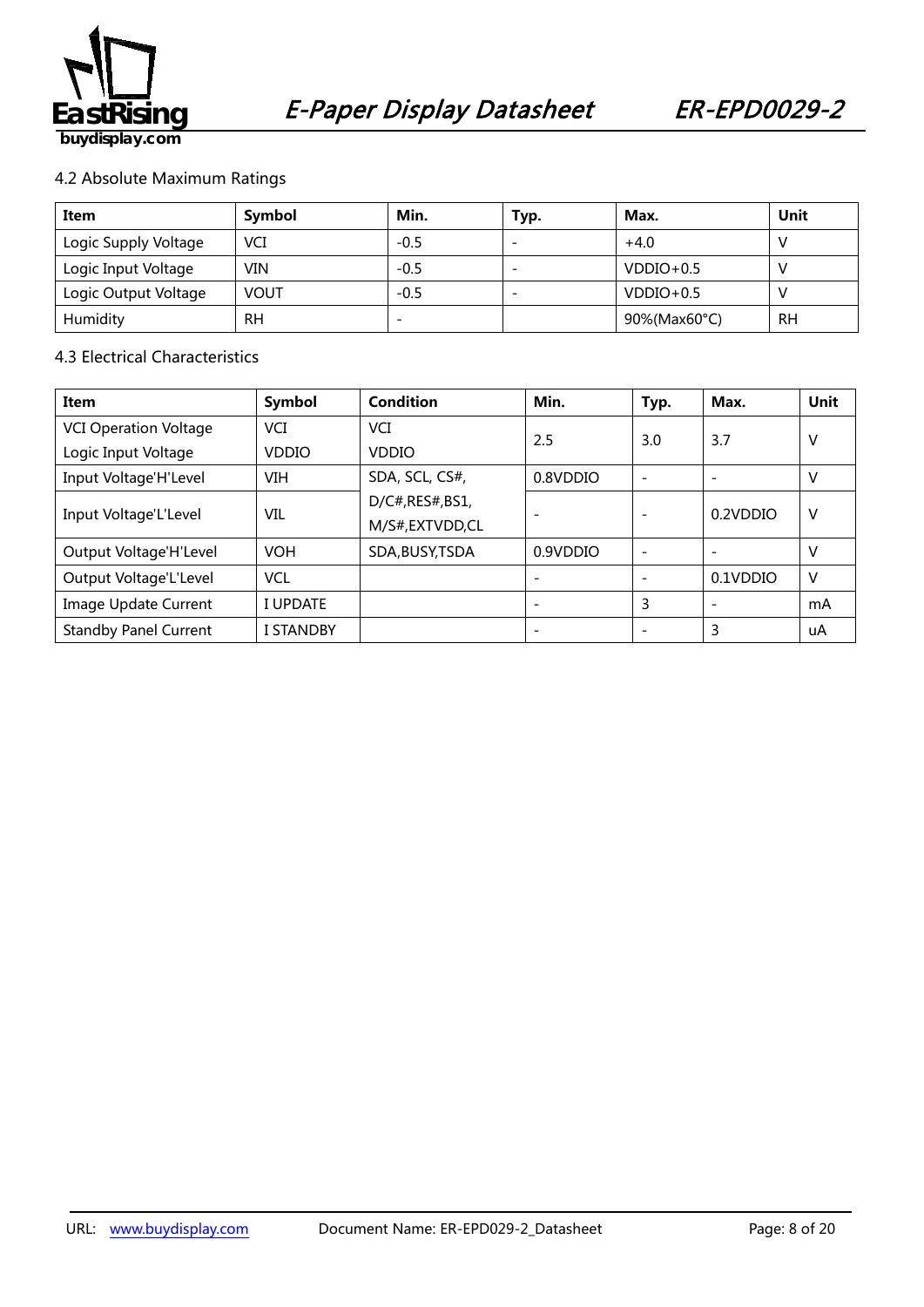

### **5. INSPECTION CRITERIA**

### 5.1 Acceptable Quality Level

Each lot should satisfy the quality level defined as follows

| <b>Partition</b> | <b>AOL</b> | <b>Definition</b>                                                  |
|------------------|------------|--------------------------------------------------------------------|
| A. Maior         | $0.4\%$    | Functional defective as product                                    |
| B. Minor         | 1.5%       | Satisfy all functions as product but not satisfy cosmetic standard |

#### 5.2 Definition of Lot

One lot means the delivery quantity to customer at one time.

- 5.3 Condition of Cosmetic Inspection
- ◆ INSPECTION AND TEST
- -FUNCTION TEST
- -APPEARANCE INSPECTION
- -PACKING SPECIFICTION
- ◆ INSPECTION CONDITION
- Put under the lamp (20W) at a distance 100mm from
- Tilt upright 45 degree by the front (back) to inspect LCD appearance.
- ◆ AQL INSPECTION LEVEL
- SAMPLING METHOD: MIL-STD-105D
- SAMPLING PLAN: SINGLE
- MAJOR DEFECT: 0.4% (MAJOR)
- MINOR DEFECT: 1.5% (MINOR)
- GENERAL LEVEL: II/NORMAL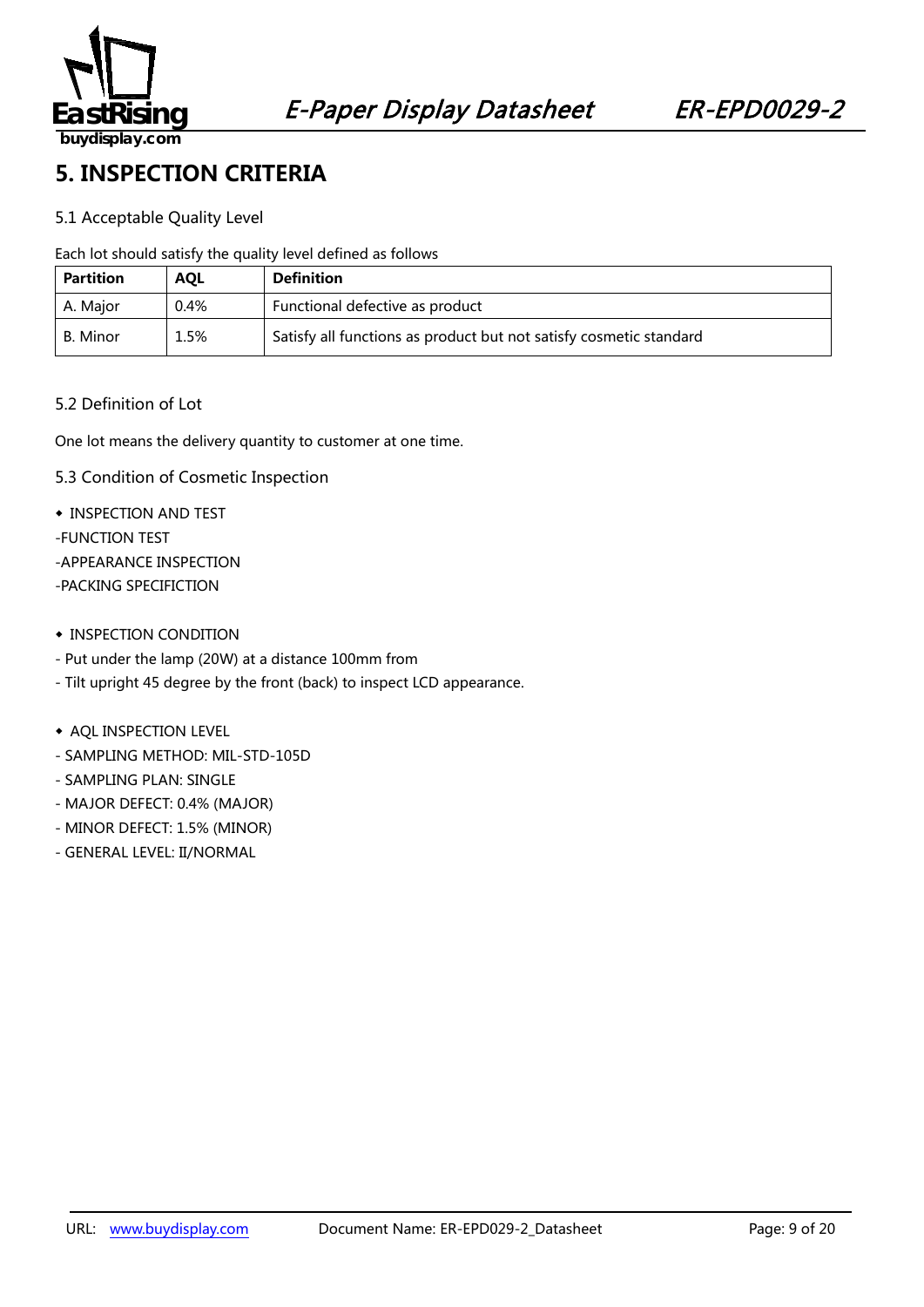

5.4 Module Cosmetic Criteria

| No.            | Item                          | <b>Judgment Criterion</b>                                                                                                                                                                                          |                |
|----------------|-------------------------------|--------------------------------------------------------------------------------------------------------------------------------------------------------------------------------------------------------------------|----------------|
| $\mathbf{1}$   | Difference in Spec.           | None allowed                                                                                                                                                                                                       |                |
| $\overline{2}$ | Pattern Peeling               | No substrate pattern peeling and floating                                                                                                                                                                          | Major          |
| 3              | <b>Soldering Defects</b>      | No soldering missing                                                                                                                                                                                               | Major          |
|                |                               | No soldering bridge                                                                                                                                                                                                | Major          |
|                |                               | No cold soldering                                                                                                                                                                                                  |                |
| 4              | Resist Flaw on Substrate      | Invisible copper foil( ¢ 0.5mm or more) on substrate pattern                                                                                                                                                       | Minor          |
| 5              | <b>Accretion of Metallic</b>  | No soldering dust                                                                                                                                                                                                  |                |
|                | Foreign Matter                | No accretion of metallic foreign matters(Not exceed ¢ 0.2mm)                                                                                                                                                       |                |
| 6              | Stain                         | No stain to spoil cosmetic badly                                                                                                                                                                                   | Minor          |
| 7              | Plate Discoloring             | No plate fading, rusting and discoloring                                                                                                                                                                           | Minor          |
| 8              | Solder Amount<br>1.Lead Parts | a. Soldering side of PCB<br>Solder to form a' Filet' all around t<br>Solder should not hide the lead form<br>b.Components side<br>(In case of 'Through Hole PCB')<br>Solder to reach the Components<br>side of PCB | Minor          |
|                | 2. Flat Packages<br>3.Chips   | Either 'toe' (A) or 'heal' (B) of<br>the lead to be covered by Filet'<br>B<br>Lead form to be assume over<br>solder.<br>$(3/2)$ H≥h≥ $(1/2)$ H<br>H<br>h                                                           | Minor<br>Minor |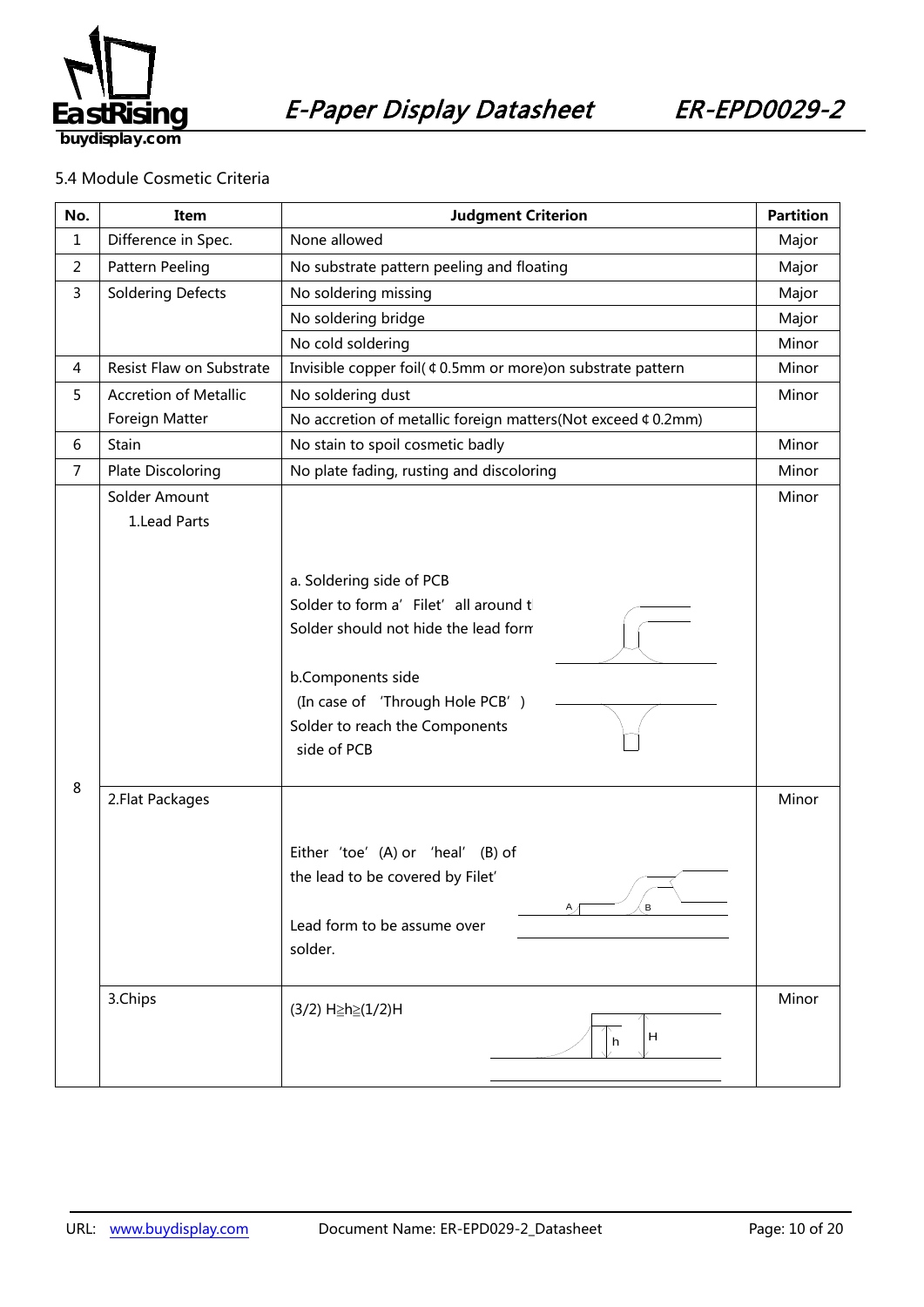

| 9  | <b>Backlight Defects</b>                                         | 1. Light fails or flickers. (Major)                                |                          |
|----|------------------------------------------------------------------|--------------------------------------------------------------------|--------------------------|
|    |                                                                  | 2. Color and luminance do not correspond to specifications.        | See                      |
|    |                                                                  | (Major)                                                            | list                     |
|    |                                                                  | 3. Exceeds standards for display' s blemishes, foreign matter,     | $\overline{\phantom{0}}$ |
|    |                                                                  | dark lines or scratches.(Minor)                                    |                          |
| 10 | <b>PCB Defects</b><br>Oxidation or contamination on connectors.* |                                                                    |                          |
|    |                                                                  | 2. Wrong parts, missing parts, or parts not in specification.*     |                          |
|    |                                                                  | 3. Jumpers set incorrectly. (Minor)                                | See                      |
|    |                                                                  | 4. Solder (if any) on bezel, LED pad, zebra pad, or screw hole     | list                     |
|    |                                                                  | pad is not smooth.(Minor)                                          | $\overline{\phantom{m}}$ |
|    |                                                                  | *Minor if display functions correctly. Major if the display fails. |                          |
| 11 | <b>Soldering Defects</b>                                         | 1. Unmelted solder paste.                                          | Minor                    |
|    |                                                                  | 2. Cold solder joints, missing solder connections, or oxidation.*  |                          |
|    |                                                                  | 3. Solder bridges causing short circuits.*                         |                          |
|    |                                                                  | 4. Residue or solder balls.                                        |                          |
|    |                                                                  | 5. Solder flux is black or brown.                                  |                          |
|    |                                                                  | *Minor if display functions correctly. Major if the display fails. |                          |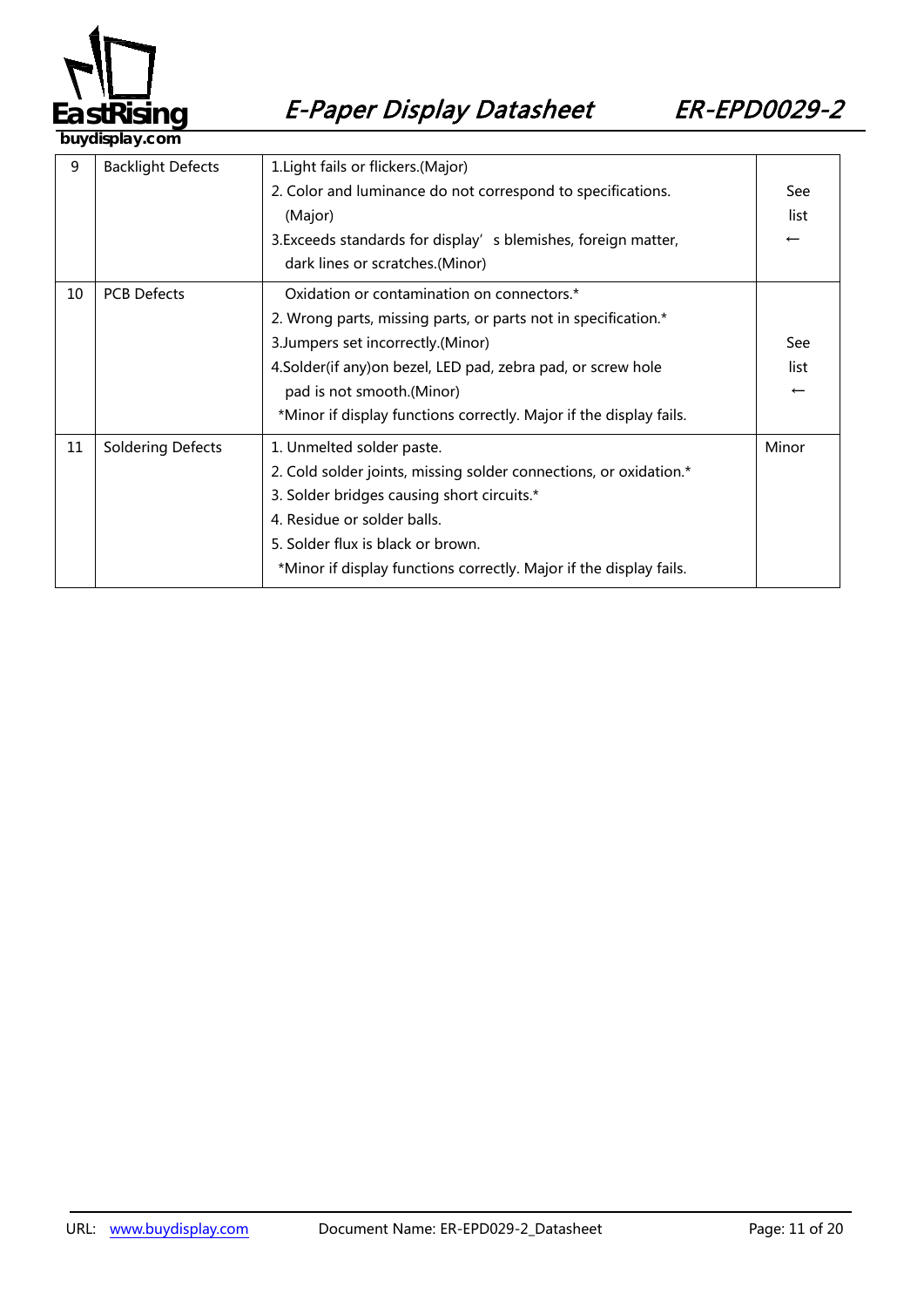

### 5.5 Screen Cosmetic Criteria (Non-Operating)

| No. | <b>Defect</b>               | <b>Judgment Criterion</b>                                                      |                               | <b>Partition</b> |
|-----|-----------------------------|--------------------------------------------------------------------------------|-------------------------------|------------------|
| 1   | Spots                       | In accordance with Screen Cosmetic Criteria (Operating) No.1.                  |                               | Minor            |
| 2   | Lines                       | In accordance with Screen Cosmetic Criteria (Operation) No.2.                  |                               | Minor            |
| 3   | <b>Bubbles in Polarizer</b> |                                                                                | Minor                         |                  |
|     |                             | Size: d mm                                                                     | Acceptable Qty in active area |                  |
|     |                             | $d \leq 0.3$                                                                   | Disregard                     |                  |
|     |                             | $0.3 < d \le 1.0$                                                              | 3                             |                  |
|     |                             | $1.0 < d \le 1.5$                                                              |                               |                  |
|     |                             | 1.5 < d                                                                        | 0                             |                  |
|     |                             |                                                                                |                               |                  |
|     |                             |                                                                                |                               |                  |
| 4   | Scratch                     | In accordance with spots and lines operating cosmetic criteria, When the light |                               | Minor            |
|     |                             | reflects on the panel surface, the scratches are not to be remarkable.         |                               |                  |
| 5   | Allowable density           | Above defects should be separated more than 30mm each other.                   |                               | Minor            |
| 6   | Coloration                  | Not to be noticeable coloration in the viewing area of the LCD panels.         |                               | Minor            |
|     |                             | Back-lit type should be judged with back-lit on state only.                    |                               |                  |
| 7   | Contamination               | Not to be noticeable.                                                          |                               | Minor            |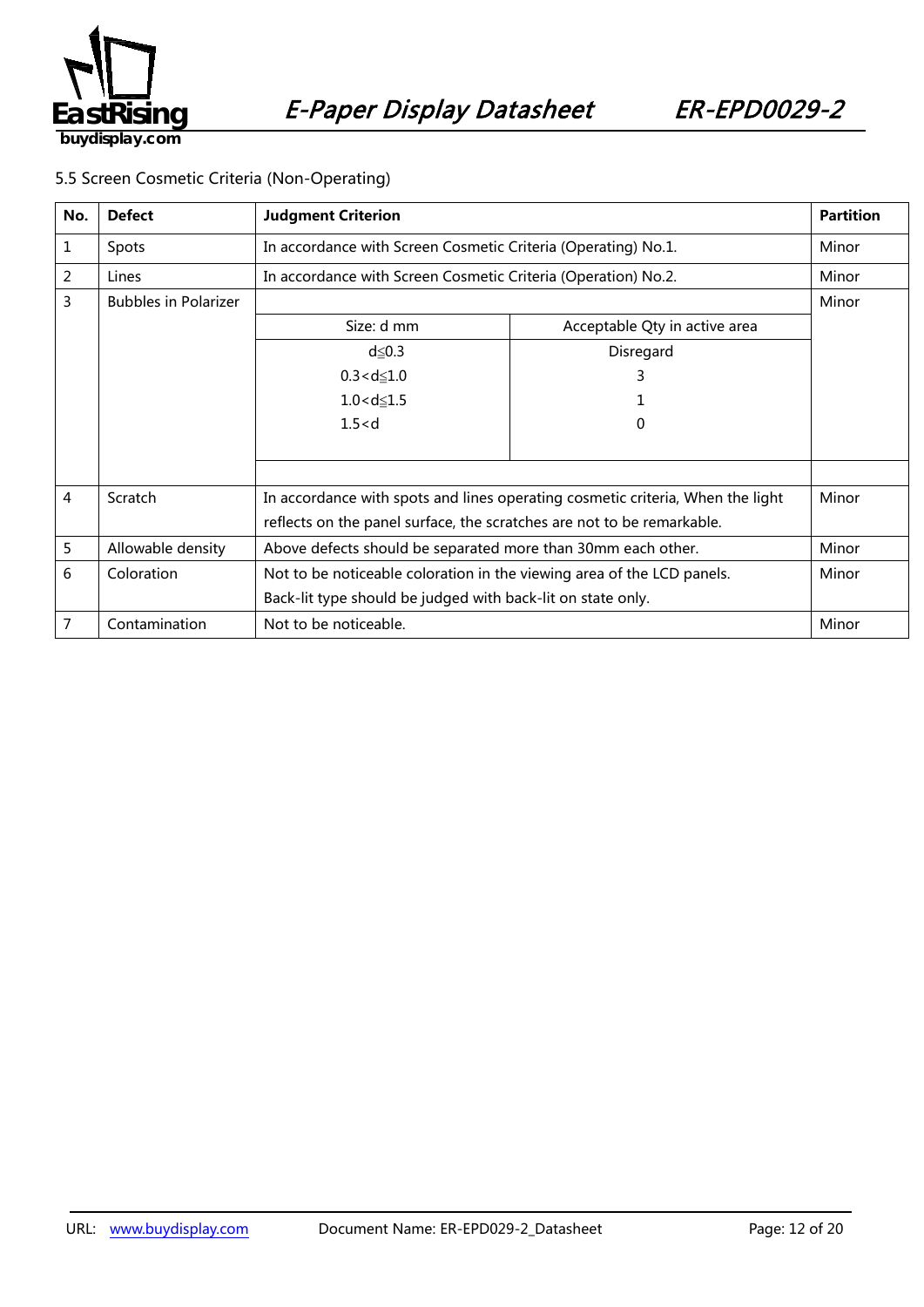

### 5.6 Screen Cosmetic Criteria (Operating)

| No.                                              | <b>Defect</b> | <b>Judgment Criterion</b>                                                                                                                                                                                     |                                 | <b>Partition</b> |
|--------------------------------------------------|---------------|---------------------------------------------------------------------------------------------------------------------------------------------------------------------------------------------------------------|---------------------------------|------------------|
| $\mathbf{1}$                                     | Spots         | A) Clear                                                                                                                                                                                                      |                                 | Minor            |
|                                                  |               | Size:d mm                                                                                                                                                                                                     | Acceptable Qty in active area   |                  |
|                                                  |               | $d \leq 0.1$                                                                                                                                                                                                  | Disregard                       |                  |
|                                                  |               | $0.1 < d \le 0.2$                                                                                                                                                                                             | 6                               |                  |
|                                                  |               | $0.2 < d \le 0.3$                                                                                                                                                                                             | $\overline{2}$                  |                  |
|                                                  |               | 0.3 < d                                                                                                                                                                                                       | $\pmb{0}$                       |                  |
|                                                  |               | Note: Including pin holes and defective dots which must be within one pixel                                                                                                                                   |                                 |                  |
|                                                  |               | Size.                                                                                                                                                                                                         |                                 |                  |
|                                                  |               | Unclear                                                                                                                                                                                                       |                                 |                  |
|                                                  |               | Size:d mm                                                                                                                                                                                                     | Acceptable Qty in active area   |                  |
|                                                  |               | $d \leq 0.2$                                                                                                                                                                                                  | Disregard                       |                  |
|                                                  |               | $0.2 < d \le 0.5$                                                                                                                                                                                             | 6                               |                  |
|                                                  |               | $0.5 < d \le 0.7$                                                                                                                                                                                             | $\overline{2}$                  |                  |
|                                                  |               | 0.7 < d                                                                                                                                                                                                       | $\pmb{0}$                       |                  |
| $\overline{2}$                                   | Lines         | Clear<br>A)<br>(0)<br>$L$ 5.0<br>$\infty$<br>2.0<br>(6)<br>0.05<br>0.02<br>Note: () - Acceptable Qty in active area<br>L - Length (mm)<br>W -Width(mm)<br>∞-Disregard<br>B) Unclear<br>L 10.0 $\vert$ $\vert$ | $-$ See No.1<br>W<br>0.1<br>(0) | Minor            |
| Clear'                                           |               | $\infty$<br>(6)<br>2.0<br>0.05<br>0.3<br>= The shade and size are not changed by Vo.                                                                                                                          | See No.1<br>$-$ W<br>$0.5\,$    |                  |
| Unclear' = The shade and size are changed by Vo. |               |                                                                                                                                                                                                               |                                 |                  |
|                                                  |               |                                                                                                                                                                                                               |                                 |                  |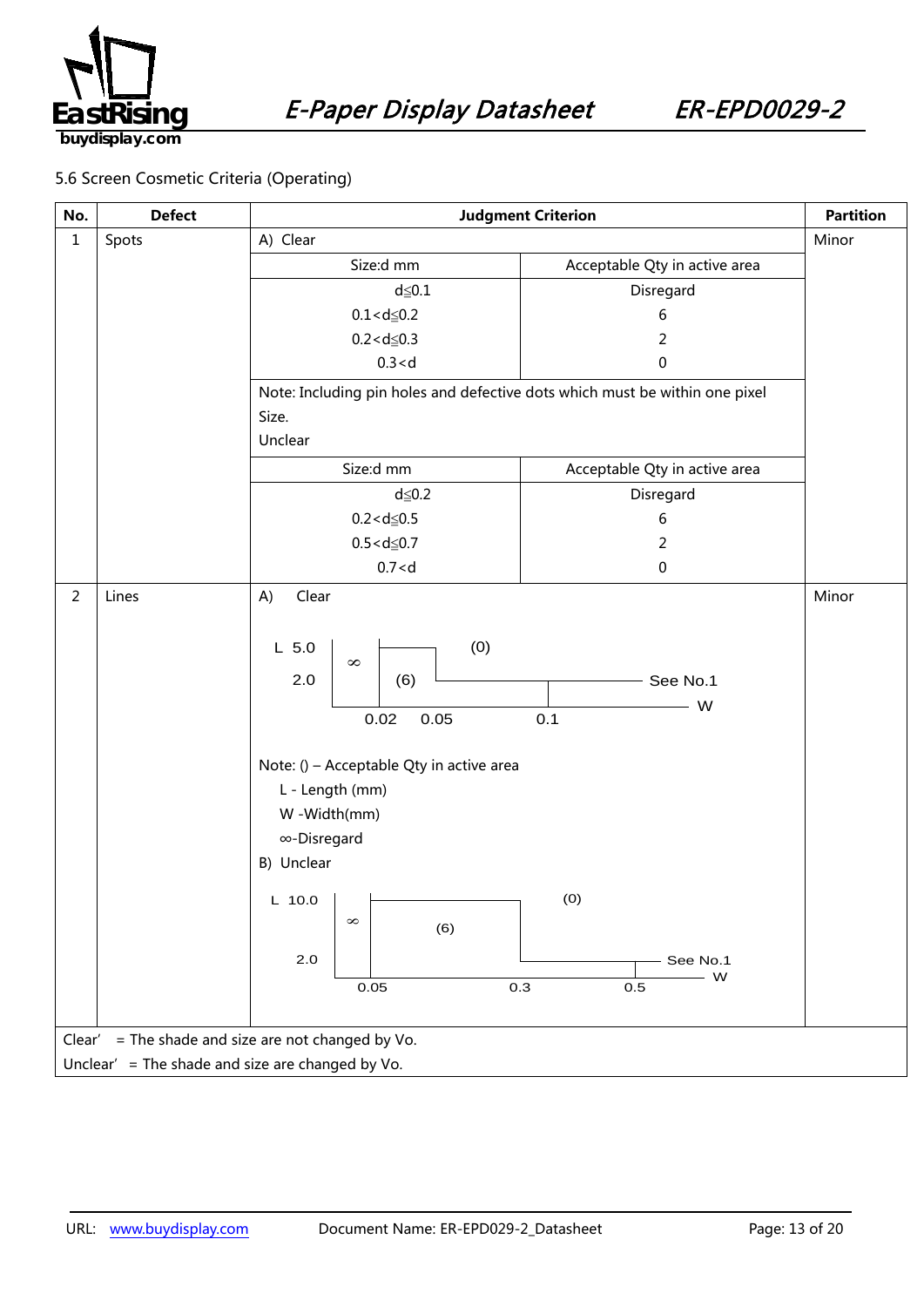

**buydisplay** 

| No.                                                                                                                             | <b>Defect</b>     | <b>Judgment Criterion</b>                                            | <b>Partition</b> |  |
|---------------------------------------------------------------------------------------------------------------------------------|-------------------|----------------------------------------------------------------------|------------------|--|
| 3                                                                                                                               | Rubbing line      | Not to be noticeable.                                                | Minor            |  |
| 4                                                                                                                               | Allowable density | Above defects should be separated more than 10mm each other.         | Minor            |  |
| 5                                                                                                                               | Rainbow           | Not to be noticeable.                                                | Minor            |  |
| 6                                                                                                                               | Dot size          | To be 95%~105% of the dot size (Typ.) in drawing.                    | Minor            |  |
|                                                                                                                                 |                   | Partial defects of each dot (ex.pin-hole) should be treated as spot. |                  |  |
|                                                                                                                                 |                   | (see Screen Cosmetic Criteria (Operating) No.1)                      |                  |  |
| 7                                                                                                                               | <b>Brightness</b> | Brightness Uniformity must be BMAX/BMIN≤2                            | Minor            |  |
|                                                                                                                                 | (only back-lit    | - BMAX : Max.value by measure in 5 points                            |                  |  |
|                                                                                                                                 | Module)           | - BMIN : Min.value by measure in 5 points                            |                  |  |
|                                                                                                                                 |                   | Divide active area into 4 vertically and horizontally.               |                  |  |
|                                                                                                                                 |                   | Measure 5 points shown in the following figure.                      |                  |  |
|                                                                                                                                 |                   |                                                                      |                  |  |
|                                                                                                                                 |                   |                                                                      |                  |  |
|                                                                                                                                 |                   |                                                                      |                  |  |
|                                                                                                                                 |                   |                                                                      |                  |  |
|                                                                                                                                 |                   |                                                                      |                  |  |
|                                                                                                                                 |                   |                                                                      |                  |  |
| 8                                                                                                                               | Contrast          | Contrast Uniformity must be BmAX/BMIN≦2                              | Minor            |  |
|                                                                                                                                 | Uniformity        | Measure 5 points shown in the following figure.                      |                  |  |
|                                                                                                                                 |                   | Dashed lines divide active area into 4 vertically and horizontally.  |                  |  |
|                                                                                                                                 |                   | Measuring points are located at the inter-sections of dashed line.   |                  |  |
|                                                                                                                                 |                   |                                                                      |                  |  |
|                                                                                                                                 |                   |                                                                      |                  |  |
|                                                                                                                                 |                   |                                                                      |                  |  |
|                                                                                                                                 |                   |                                                                      |                  |  |
|                                                                                                                                 |                   |                                                                      |                  |  |
|                                                                                                                                 |                   |                                                                      |                  |  |
|                                                                                                                                 |                   | Note: BMAX - Max.value by measure in 5 points.                       |                  |  |
|                                                                                                                                 |                   | BMIN - Min.value by measure in 5 points.                             |                  |  |
|                                                                                                                                 |                   | O – Measuring points in $\ 410$ mm.                                  |                  |  |
|                                                                                                                                 |                   |                                                                      |                  |  |
| Note:                                                                                                                           |                   |                                                                      |                  |  |
| (1) Size: d=(long length + short length)/2                                                                                      |                   |                                                                      |                  |  |
| (2) The limit samples for each item have priority.                                                                              |                   |                                                                      |                  |  |
| (3) Complexed defects are defined item by item, but if the number of defects is defined in above table, the total number should |                   |                                                                      |                  |  |
| not exceed 10.                                                                                                                  |                   |                                                                      |                  |  |
| (4) In case of 'concentration', even the spots or the lines of 'disregarded' size should not be allowed. Following three        |                   |                                                                      |                  |  |
| situations should be treated as 'concentration'.                                                                                |                   |                                                                      |                  |  |
| -7 or over defects in circle of ¢5mm.                                                                                           |                   |                                                                      |                  |  |
| -10 or over defects in circle of ¢10mm                                                                                          |                   |                                                                      |                  |  |
| -20 or over defects in circle of ¢20mm                                                                                          |                   |                                                                      |                  |  |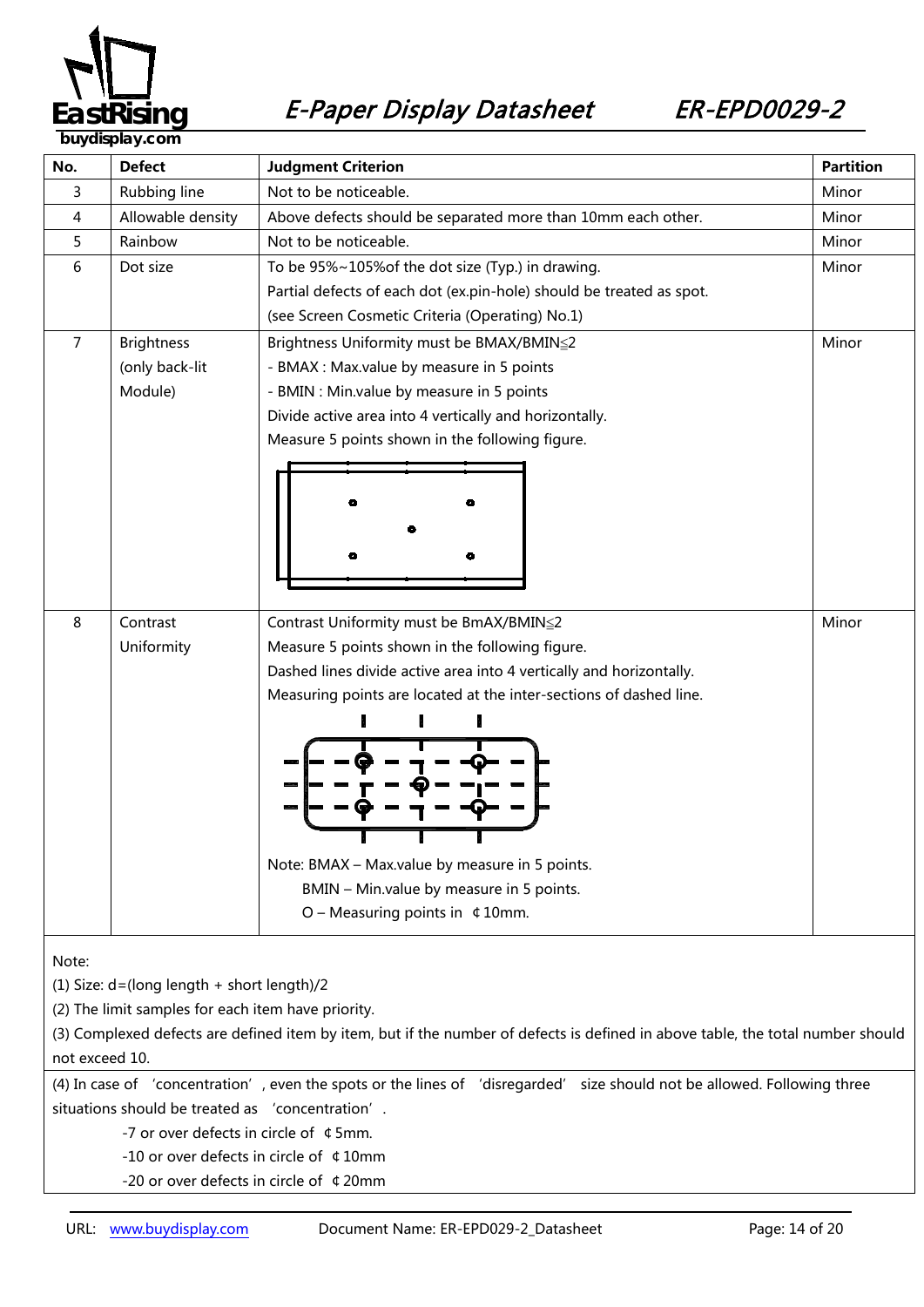

### **6. PRECAUTIONS FOR USING**

6.1 Handling Precautions

- ◆ This device is susceptible to Electro-Static Discharge (ESD) damage. Observe Anti-Static precautions.
- ◆ EastRising display panel is made of glass. Do not subject it to a mechanical shock by dropping it or impact.
- ◆ If EastRising display panel is damaged and the liquid crystal substance leaks out, be sure not to get any in your mouth. If the substance contacts your skin or clothes, wash it off using soap and water.
- ◆ Do not apply excessive force to the EastRising display surface or the adjoining areas since this may cause the color tone to vary.
- ◆ The polarizer covering the EastRising display surface of the LCD module is soft and easily scratched. Handle this polarizer carefully.
- ◆ If EastRising display surface becomes contaminated, breathe on the surface and gently wipe it with a soft dry cloth. If it is heavily contaminated, moisten cloth with one of the following Isopropyl or alcohol.
- ◆ Solvents other than those above-mentioned may damage the polarizer. Especially, do not use the Water.
- ◆ Exercise care to minimize corrosion of the electrode. Corrosion of the electrodes is accelerated by water droplets, moisture condensation or a current flow in a high-humidity environment.
- ◆ Install the EastRising LCD Module by using the mounting holes. When mounting the LCD module make sure it is free of twisting, warping and distortion. In particular, do not forcibly pull or bend the cable or the backlight cable.
- ◆ Do not attempt to disassemble or process EastRising LCD module.
- ◆ NC terminal should be open. Do not connect anything.
- ◆ If the logic circuit power is off, do not apply the input signals.
- ◆ To prevent destruction of the elements by static electricity, be careful to maintain an optimum work environment. -Be sure to ground the body when handling EastRising LCD modules.
	- -Tools required for assembling, such as soldering irons, must be properly grounded.
- -To reduce the amount of static electricity generated, do not conduct assembling and other work under dry conditions.

-The LCD module is coated with a film to protect the display surface. Exercise care when peeling off this protective film since static electricity may be generated.

### 6.2 Power Supply Precautions

- ◆ Identify and, at all times, observe absolute maximum ratings for both logic and LC drivers. Note that there is some variance between models.
- ◆ Prevent the application of reverse polarity to VDD and VSS, however briefly.
- ◆ Use a clean power source free from transients. Power-up conditions are occasionally jolting and may exceed the maximum ratings of EastRising modules.
- ◆ The VDD power of EastRising module should also supply the power to all devices that may access the display. Don't allow the data bus to be driven when the logic supply to the module is turned off.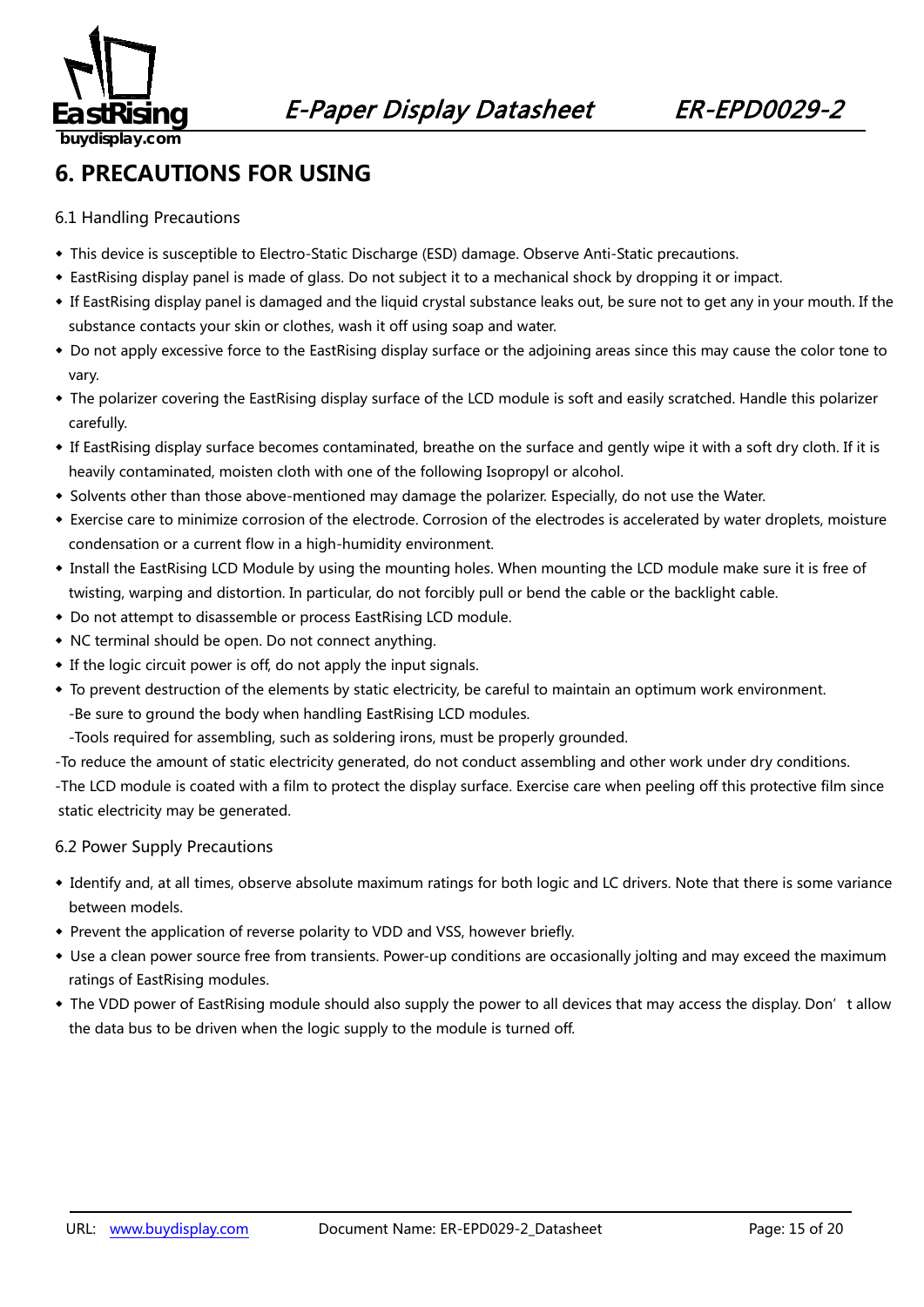

#### 6.3 Operating Precautions

- ◆ DO NOT plug or unplug EastRising module when the system is powered up.
- ◆ Minimize the cable length between EastRising module and host MPU.
- ◆ For models with backlights, do not disable the backlight by interrupting the HV line. Unload inverters produce voltage extremes that may arc within a cable or at the display.
- ◆ Operate EastRising module within the limits of the modules temperature specifications.

#### 6.4 Mechanical/Environmental Precautions

- ◆ Improper soldering is the major cause of module difficulty. Use of flux cleaner is not recommended as they may seep under the electrometric connection and cause display failure.
- ◆ Mount EastRising module so that it is free from torque and mechanical stress.
- ◆ Surface of the LCD panel should not be touched or scratched. The display front surface is an easily scratched, plastic polarizer. Avoid contact and clean only when necessary with soft, absorbent cotton dampened with petroleum benzene.
- ◆ Always employ anti-static procedure while handling EastRising module.
- ◆ Prevent moisture build-up upon the module and observe the environmental constraints for storage tem
- ◆ Do not store in direct sunlight
- ◆ If leakage of the liquid crystal material should occur, avoid contact with this material, particularly ingestion. If the body or clothing becomes contaminated by the liquid crystal material, wash thoroughly with water and soap.

#### 6.5 Storage Precautions

When storing the LCD modules, avoid exposure to direct sunlight or to the light of fluorescent lamps.

Keep EastRising modules in bags (avoid high temperature / high humidity and low temperatures below 0 ºC.

Whenever possible, EastRising LCD modules should be stored in the same conditions in which they were shipped from our company.

#### 6.6 Others

Liquid crystals solidify under low temperature (below the storage temperature range) leading to defective orientation or the generation of air bubbles (black or white). Air bubbles may also be generated if the module is subject to a low temperature. If EastRising LCD modules have been operating for a long time showing the same display patterns, the display patterns may remain on the screen as ghost images and a slight contrast irregularity may also appear. A normal operating status can be regained by suspending use for some time. It should be noted that this phenomenon does not adversely affect performance reliability.

To minimize the performance degradation of the LCD modules resulting from destruction caused by static electricity etc., exercise care to avoid holding the following sections when handling the modules.

-Exposed area of the printed circuit board.

-Terminal electrode sections.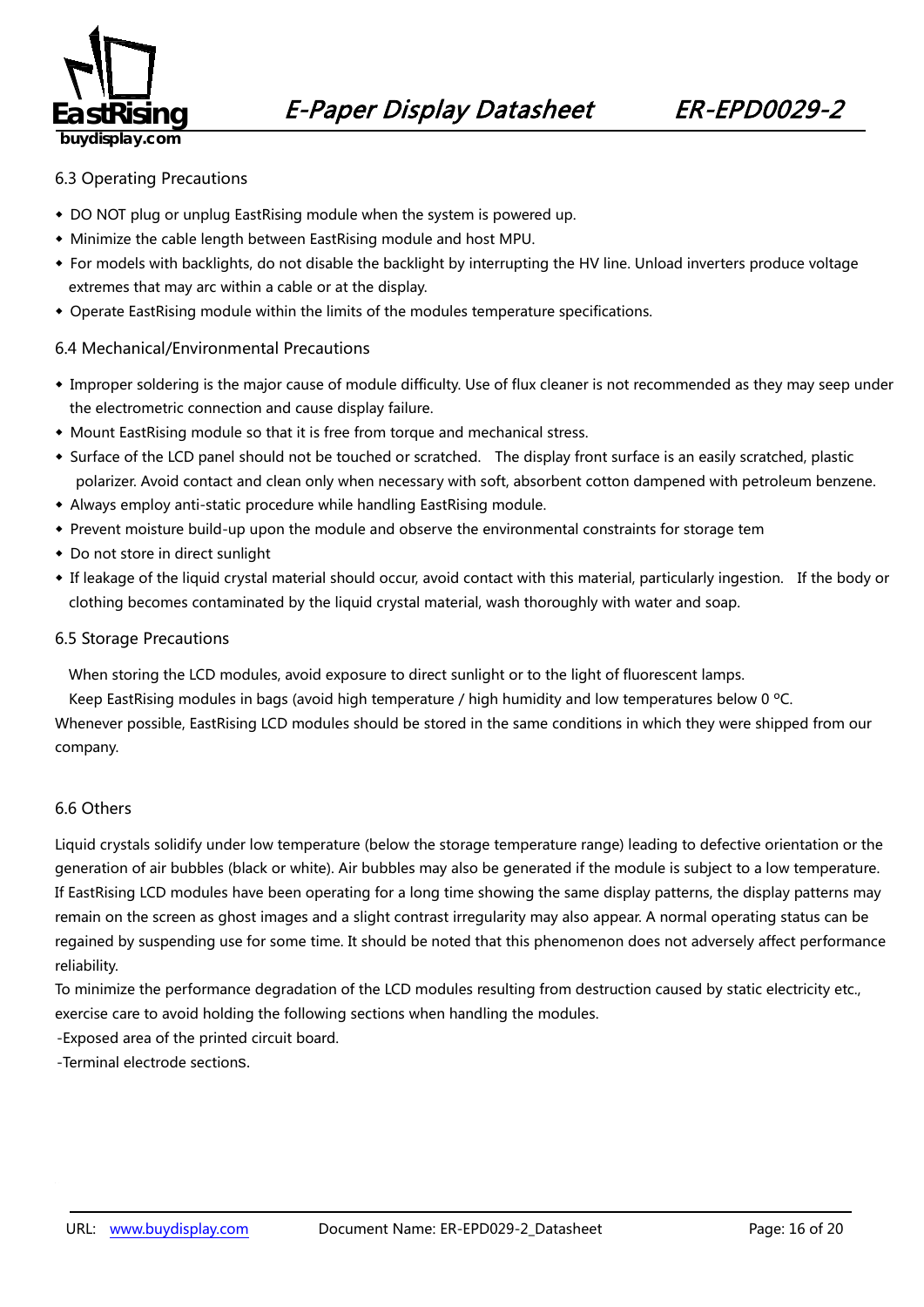

### **7. USING LCD MODULES**

### 7.1 Liquid Crystal Display Modules

EastRising LCD is composed of glass and polarizer. Pay attention to the following items when handling.

- ◆ Please keep the temperature within specified range for use and storage. Polarization degradation, bubble generation or polarizer peel-off may occur with high temperature and high humidity.
- ◆ Do not touch, push or rub the exposed polarizers with anything harder than an HB pencil lead (glass, tweezers, etc.).
- ◆ N-hexane is recommended for cleaning the adhesives used to attach front/rear polarizers and reflectors made of organic substances which will be damaged by chemicals such as acetone, toluene, ethanol and isopropyl alcohol.
- ◆ When EastRising display surface becomes dusty, wipe gently with absorbent cotton or other soft material like chamois soaked in petroleum benzin. Do not scrub hard to avoid damaging the display surface.
- ◆ Wipe off saliva or water drops immediately, contact with water over a long period of time may cause deformation or color fading.
- ◆ Avoid contacting oil and fats.
- ◆ Condensation on the surface and contact with terminals due to cold will damage, stain or dirty the polarizers. After products are tested at low temperature they must be warmed up in a container before coming is contacting with room temperature air.
- ◆ Do not put or attach anything on EastRising display area to avoid leaving marks on.
- ◆ Do not touch the display with bare hands. This will stain the display area and degradate insulation between terminals (some cosmetics are determinated to the polarizers).
- ◆ As glass is fragile. It tends to become or chipped during handling especially on the edges. Please avoid dropping.

### 7.2 Installing LCD Modules

- ◆ Cover the surface with a transparent protective plate to protect the polarizer and LC cell.
- ◆ When assembling the LCM into other equipment, the spacer to the bit between the LCM and the fitting

plate should have enough height to avoid causing stress to the module surface, refer to the individual specifications for measurements. The measurement tolerance should be±0.1mm.

### 7.3 Precaution for Handling LCD Modules

Since EastRising LCM has been assembled and adjusted with a high degree of precision; avoid applying excessive shocks to the module or making any alterations or modifications to it.

- ◆ Do not alter, modify or change the shape of the tab on the metal frame.
- ◆ Do not make extra holes on the printed circuit board, modify its shape or change the positions of components to be attached.
- ◆ Do not damage or modify the pattern writing on the printed circuit board.
- ◆ Absolutely do not modify the zebra rubber strip (conductive rubber) or heat seal connector.
- ◆ Except for soldering the interface, do not make any alterations or modifications with a soldering iron.
- ◆ Do not drop, bend or twist EastRising LCM.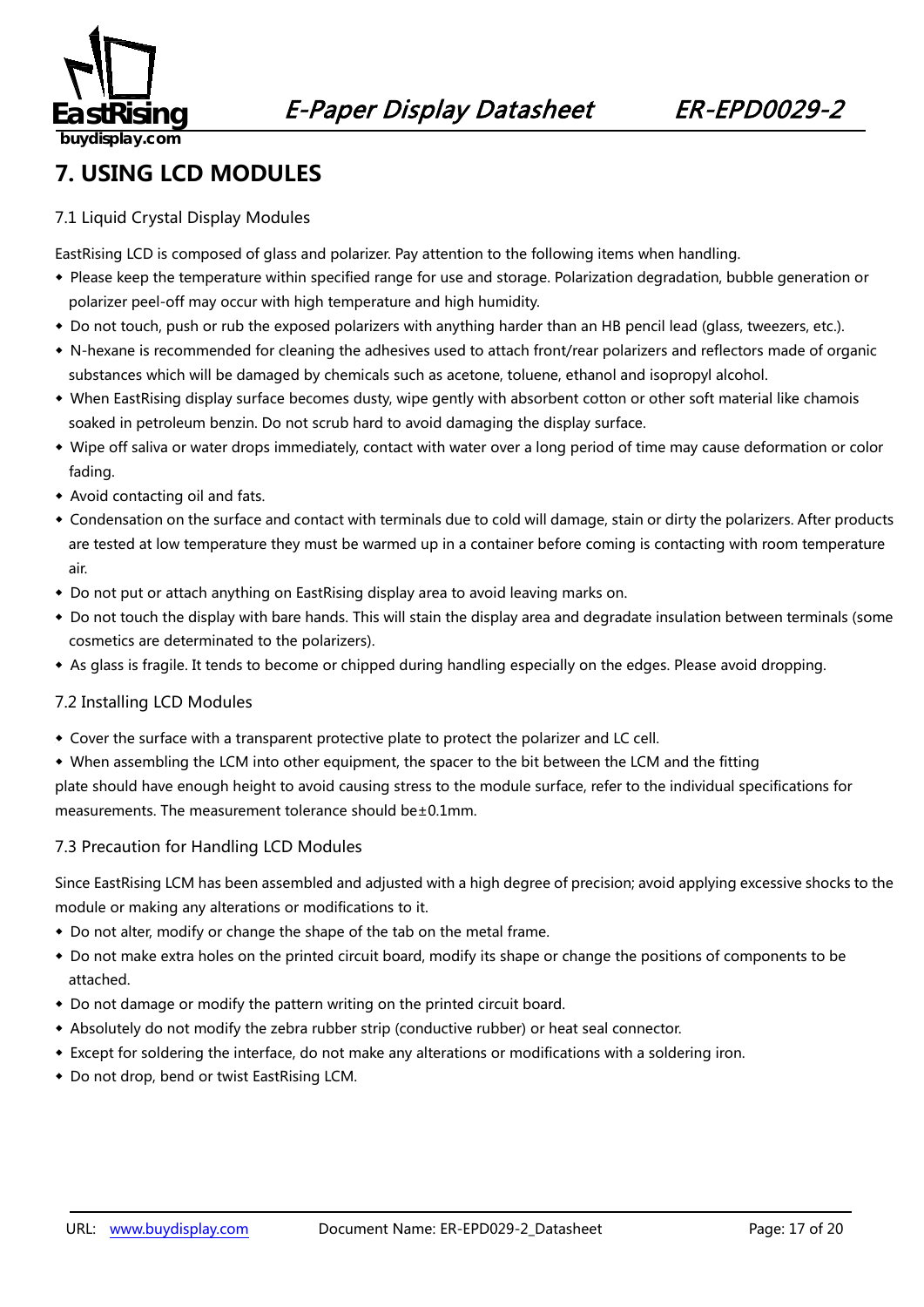

### 7.4 Electro-Static Discharge Control

Since this module uses a CMOS LSI, the same careful attention should be paid to electrostatic discharge as for an ordinary CMOS IC.

- ◆ Make certain that you are grounded when handing LCM.
- ◆ Before remove LCM from its packing case or incorporating it into a set, be sure the module and your body have the same electric potential.
- ◆ When soldering the terminal of LCM, make certain the AC power source for the soldering iron does not leak.
- ◆ When using an electric screwdriver to attach LCM, the screwdriver should be of ground potentiality to minimize as much as possible any transmission of electromagnetic waves produced sparks coming from the commutator of the motor.
- ◆ As far as possible make the electric potential of your work clothes and that of the work bench the ground potential.
- ◆ To reduce the generation of static electricity be careful that the air in the work is not too dried. A relative humidity of 50%-60% is recommended.

#### 7.5 Precaution for Soldering to EastRising LCM

- ◆ Observe the following when soldering lead wire, connector cable and etc. to the LCM.
	- -Soldering iron temperature : 280℃±10℃
	- -Soldering time: 3-4 sec.
	- -Solder: eutectic solder.

If soldering flux is used, be sure to remove any remaining flux after finishing to soldering operation. (This does not apply in the case of a non-halogen type of flux.) It is recommended that you protect the LCD surface with a cover during soldering to prevent any damage due to flux spatters.

- ◆ When soldering the electroluminescent panel and PC board, the panel and board should not be detached more than three times. This maximum number is determined by the temperature and time conditions mentioned above, though there may be some variance depending on the temperature of the soldering iron.
- ◆ When remove the electroluminescent panel from the PC board, be sure the solder has completely melted, the soldered pad on the PCs board could be damaged.

#### 7.6 Precaution for Operation

- ◆ Driving the EastRising LCD in the voltage above the limit shortens its life.
- ◆ Response time is greatly delayed at temperature below the operating temperature range. However, this does not mean the LCD will be out of the order. It will recover when it returns to the specified temperature range.
- ◆ If EastRising display area is pushed hard during operation, the display will become abnormal. However, it will return to normal if it is turned off and then back on.
- ◆ Condensation on terminals can cause an electrochemical reaction disrupting the terminal circuit. Therefore, it must be used under the relative condition of 40℃, 50% RH.
- ◆ When turning the power on, input each signal after the positive/negative voltage becomes stable.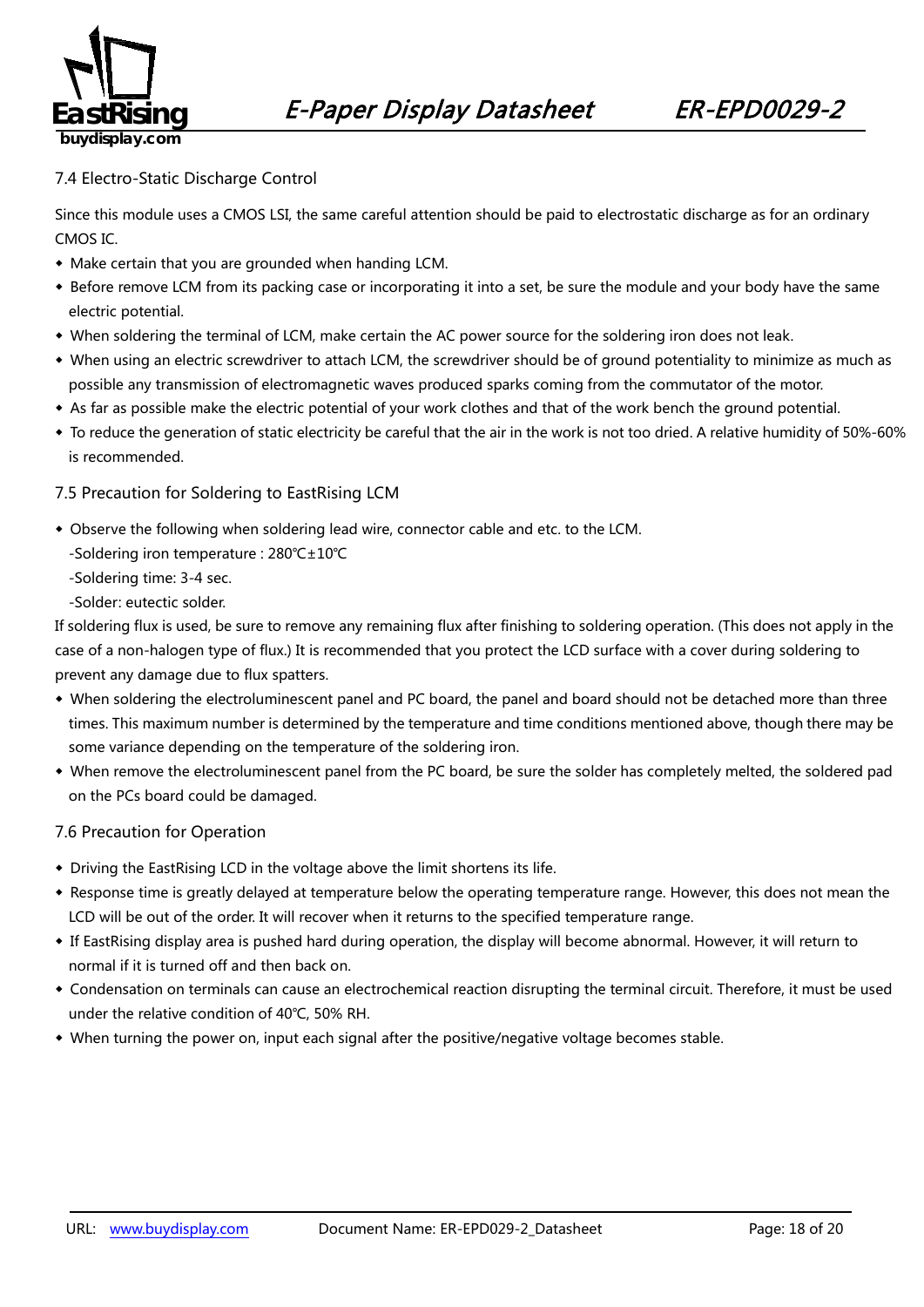

### 7.7 Limited Warranty

*49B163*Unless agreed between EastRising and customer, EastRising will replace or repair any of its LCD modules which are found to be functionally defective when inspected in accordance with EastRising LCD acceptance standards (copies available upon request) for a period of one year from date of shipments. Cosmetic/visual defects must be returned to EastRising within 90 days of shipment. Confirmation of such date shall be based on freight documents. The warranty liability of EastRising limited to repair and/or replacement on the terms set forth above. EastRising will not be responsible for any subsequent or consequential events.

### 7.8 Return Policy

*2B4196*No warranty can be granted if the precautions stated above have been disregarded. The typical examples of violations are: -Broken LCD glass.

- -PCB eyelet damaged or modified.
- -PCB conductors damaged.
- -Circuit modified in any way, including addition of components.
- -PCB tampered with by grinding, engraving or painting varnish.
- -Soldering to or modifying the bezel in any manner.

Module repairs will be invoiced to the customer upon mutual agreement. Modules must be returned with sufficient description of the failures or defects. Any connectors or cable installed by the customer must be removed completely without damaging the PCB eyelet's, conductors and terminals.